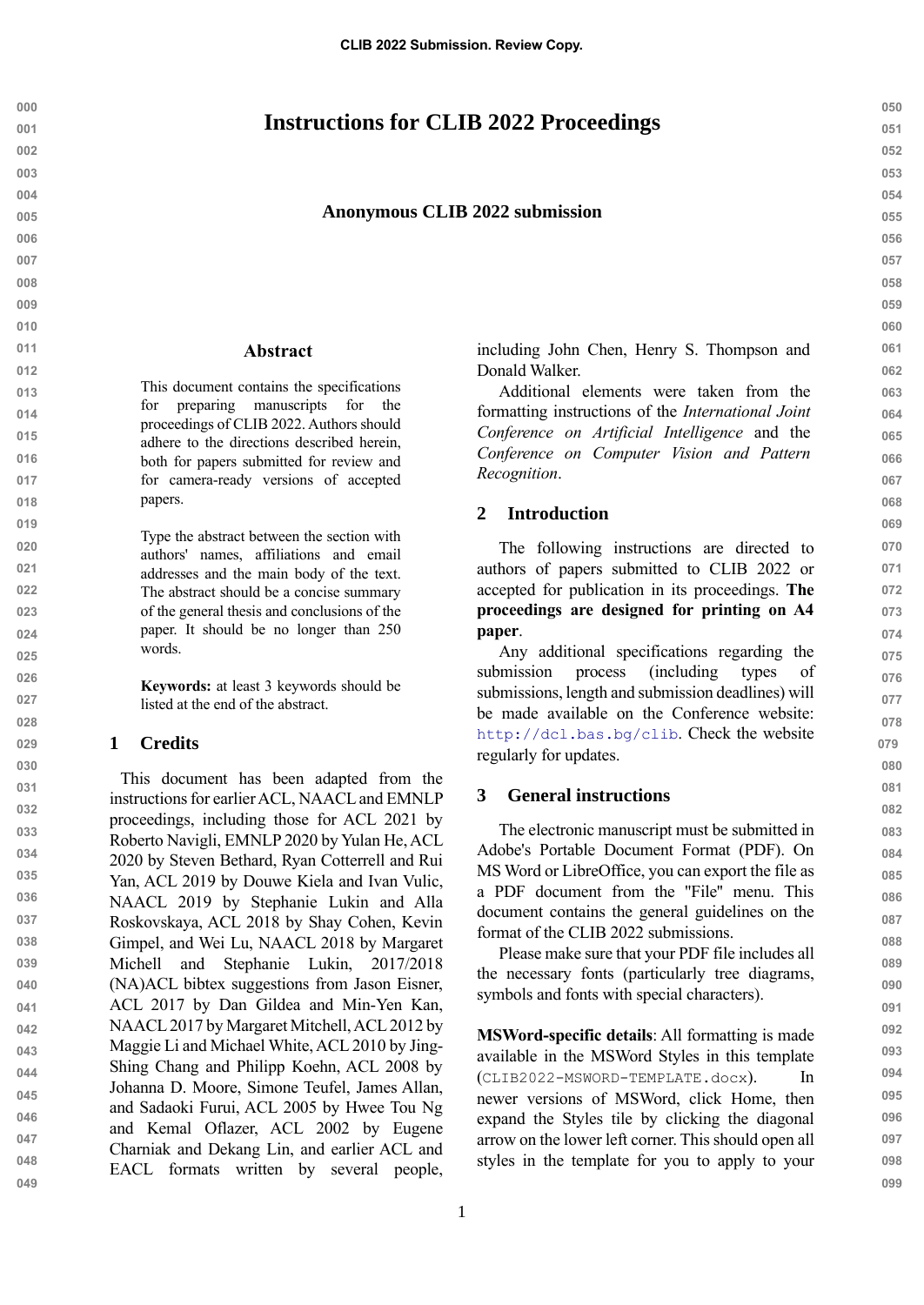**102 104** document as needed. Otherwise, you may expose the Styles following the instructions provided at: https://blogs.technet.microsoft.com/h ub/2010/11/22/view-and-edit-stylesquickly-in-word-2010/

#### **4 Formatting instructions**

Manuscripts must be in two-column format. Exceptions to the two-column format include the title, authors' names and complete addresses, which must be centered at the top of the first page, and any full-width figures or tables (see the relevant guidelines).

Start all pages directly under the top margin. Pages could be numbered in the version submitted for review, but **pages should not be numbered in the camera-ready version**. The page numbering will be handled by the editors of the Proceedings. Please do not place footers or headers.

### **4.1 Layout**

**100 101**

**103**

Format manuscripts two columns to a page, in the manner these instructions are formatted.

The exact dimensions for a page on A4 paper are:

- Left and right margins: 2.5 cm
- Top margin: 2.5 cm
- Bottom margin: 2.5 cm
- Column width: 7.7 cm
- Column height: 24.7 cm
- Gap between columns: 0.6 cm

Papers should not be submitted on any other paper size. If you cannot meet the above requirements about the production of your electronic submission, please contact members of the Organising Committee before submission.

| <b>Type of Text</b> | <b>Font Size</b> | <b>Style</b> |
|---------------------|------------------|--------------|
| paper title         | $15$ pt          | bold         |
| author names        | $12$ pt          | bold         |
| author affiliation  | $12$ pt          |              |
| the word "Abstract" | 12 pt            | bold         |
| section titles      | 12 pt            | bold         |
| subsection titles   | $11$ pt          | bold         |
| document text       | $11$ pt          |              |
| captions            | $10$ pt          |              |
| abstract text       | $10$ pt          |              |
| bibliography        | 10 <sub>pt</sub> |              |
| footnotes           | 9 pt             |              |

# **147**

**148 149**

Table 1: Font guide.

#### **4.2 Fonts**

# For reasons of uniformity, Adobe's **Times Roman**, **Times New Roman** or **Computer Modern Roman** should be used.

**Table 1** specifies what font sizes and styles must be used for each type of text in the manuscript.

#### **4.3 Ruler**

A printed ruler (line numbers in the left and right margins of the article) should be presented in the version submitted for review, so that reviewers may comment on particular lines in the paper without circumlocution.

The presence or absence of the ruler should not change the appearance of any other content on the page. The camera ready copy should not contain a ruler.

**MS Word-specific details**: In this Word template, you can add the ruler to each page by copying it from another page. The Ruler consists of separate left-hand rulers and right-hand rulers. Each ruler is a text box, sized 10 in x 0.45 in, flushed with the sides of the page, with a table containing numbers. The table has no borders, and the edges are pushed to the edges of the textbox. The left part of the ruler is justified left, left indent 0.1 in/right indent 0 in, and saved in the "ACL Ruler Left" style; and the right-hand ruler, justified right had left indent 0 in/right indent 0.1 in, saved in the "ACL Ruler Right" style. Number text is in Arial, and spacing between each line is Multiple, 1.05 in, with 4.5 pt below each line. After pasting a new ruler onto a page, highlight the ruler text and press **F9** to update the numbers. **Align** the text box **Middle**, and **Center**, and then **Arrange** Behind Text.

#### **4.4 The first page**

The title should be in a 15 pt bold font. (For a complete guide to font sizes and styles, see **Error! Reference source not found.**). Use title-case capitalisation. Long titles should be typed on two lines without a blank line intervening. Put the title at 2.5 cm from the top of the page, followed by a blank line, then the author(s)' name(s), and the affiliation(s) on the following line.

In case of multiple authors, if the affiliation of all or part of the authors is the same, you can collapse the respective Affiliation line(s). Only the first letter of surnames should be capitalised.

The affiliation should contain the author's home institution and an electronic mail address. In case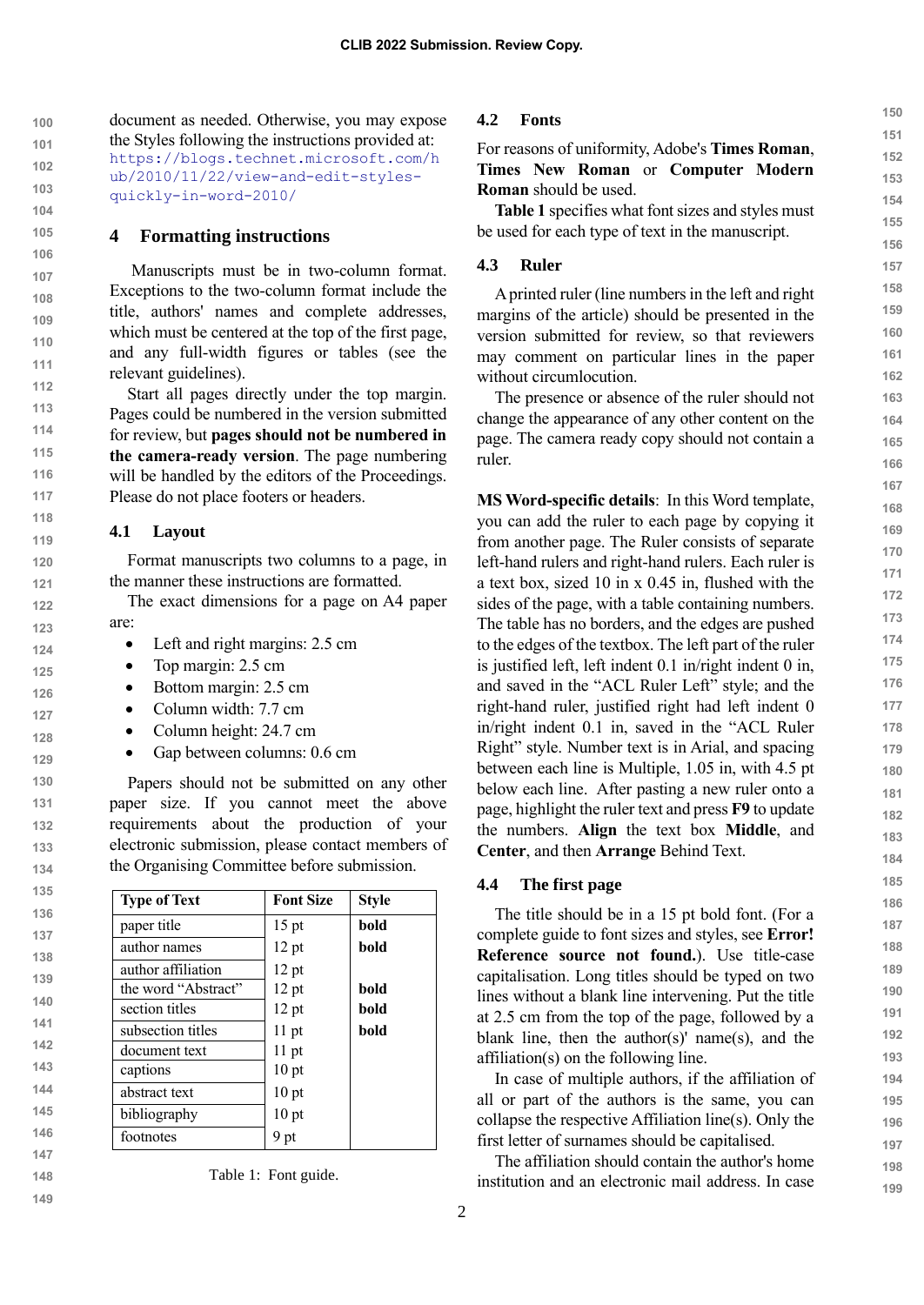**200 201 202** of same-domain emails of multiple authors, they can be collapsed as indicated {email1,email2,email3}@domain.com.

> Center the title, author's name(s) and affiliation(s) across both columns. Do not use footnotes for affiliations.

Make sure that the title, author(s)' name(s) and affiliation(s) are identical to those entered in the electronic paper submission website.

#### **4.5 Abstract**

Use two-column format when you begin the abstract. Type the abstract at the beginning of the first column. The width of the abstract text should be smaller than the width of the columns for the text in the body of the paper by 0.6 cm on each side.

Center the word **Abstract** in a 12 point bold font above the body of the abstract. The abstract should be a concise summary of the general thesis and conclusions of the paper. It should be no longer than 250 words.

The abstract text should be in 10 point font.

#### **4.6 Sections and subsections**

Sections and subsections should be numbered automatically using the respective heading styles, as shown in this document.

#### **4.7 Headings**

Type and label section and subsection headings using the styles indicated in the present document. Use numbered sections (Arabic numerals) in order to facilitate cross-references. The general format is to number subsections with the section number and the subsection number separated by a dot, in Arabic numerals.

#### **4.8 Text**

Leave a blank line between the abstract and the main body of the paper.

Indent 0.4 cm when starting a new paragraph.

#### **4.9 Appendices**

Appendices, if any, directly follow the text and the references to the exception of the cases when they themselves contain references (see below the section on References and citing). Letter them in sequence and provide an informative title, e.g., **Appendix A Title of Appendix**.

#### **4.10 Tables and graphics**

Place figures, tables, and photographs in the paper near where they are first discussed, rather than at the end, if possible.

Both black and white and colour images and diagrams are acceptable.

Provide a caption for every illustration or table; these should be numbered automatically in sequence in the following format: "Figure 1: Caption of the Figure", "Table 1: Caption of the Table". Type the captions of the figures and tables below the body.



Figure 1: A figure with a caption that runs for more than one line**.**

#### **MS Word-specific details**:

**Creating:** To create a new Figure or Table, insert a Text Box where you want it to appear (generally, centered at the top of a column close to where it is referred to) and then fill it in with the Figure (or Table). Highlight and right click to add Caption, with the ACL Caption style (or ACL Caption Long style for multi-line captions), which places 10 pt below and above the caption.

**Numbering:** To update numbering, highlight all the relevant text (*e.g.*, **Ctrl-A** + **F9**). This will update all the numbering applicable to tables, figures, equations, and headings.

#### **4.11 Footnotes**

Put footnotes at the bottom of the page in a 9 pt regular font and number them in sequence<sup>1</sup>. Note that the footnote is separated from the text by a line.

#### **4.12 Hyperlinks**

Within-document and external hyperlinks are indicated with Dark Blue text, Color Hex #000099. Example: <http://dcl.bas.bg/clib/>.

**250**

<sup>&</sup>lt;sup>1</sup> Footnote goes here.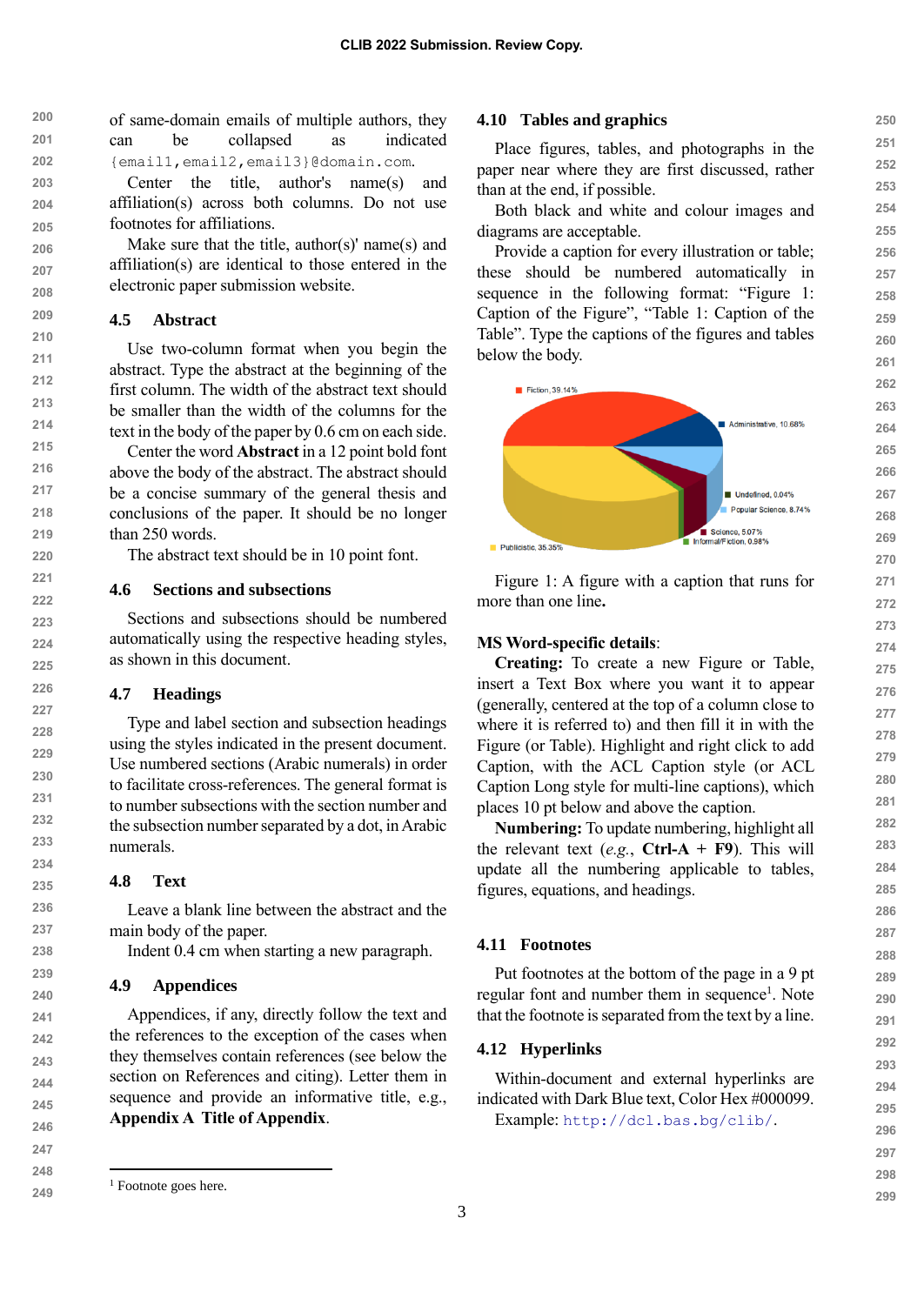# **5 References and citing**

# **5.1 Citations**

The following rules apply for citations:

- Citations within the text appear in parentheses as in (Burnard, 2005). Append lowercase letters ('a', 'b', …) to the year in cases you cite more than one work published in the same year by the same author (Fellbaum, 1999a) and (Fellbaum, 1999b).
- Treat double authors as in (Pala and Hlavackova, 2007).
- Write (Miller et al., 1990) when more than two authors are involved.
- Multiple citations can be introduced in the same parentheses as in (Fellbaum, 1999a; Miller, 1990).
- For direct quotations, include a page number following the year and separated by it using a colon, as indicated in (Koeva, 2008: 35).
- Use a dash to cite page ranges, as in (Koeva, 2008: 35–37).
- For inline citing only the year should be in parentheses (and possibly page numbers) such as in "Koeva (2008: 33–50) argues that..."

References should be compliant with the Harvard-style referencing format. Both full first names of authors and initials are acceptable. Please make sure that you use title-case capitalisation for the titles included in the bibliography items.

List all references together in a separate unnumbered section under the heading **References**; place the section before any Appendices, unless they contain references. Arrange the references alphabetically by author's family name, followed by the year of publication. Provide as complete citations as possible.

**339 340 341 342 343** Please refer to the References section below for examples on how to describe references of: manuals (Christ and Schulze, 1994), technical reports (Briscoe, 2006), electronic sources (EAGLES, 1996), etc.

### **5.2 References**

Gather the full set of references together under the heading **References**; place the section before any Appendices. Arrange the references

alphabetically by authors' surnames, rather than by order of occurrence in the text.

Provide as complete a citation as possible, using a consistent format. Use full names for authors, not just initials.

**MS Word-specific details:** To create hyperlinks between citations and references, as you insert each full reference in the References section, highlight it and then select Insert, Bookmark. Link back to the reference from its citations in the text by highlight the citation, right clicking, and selecting Insert, Cross-Reference, then selecting the Bookmark you've saved. Highlight the citation again to give make it dark blue (included in this theme), if it is not automatically applied. If there are problems saving the hyperlinks when you convert the document to PDF, use an online converter such as [http://go4convert.com](http://go4convert.com/).

# **6 Anonymity**

As reviewing will be double-blind, papers submitted for review should not include any author information (such as names or affiliations). Furthermore, self-references that reveal the author's identity should be avoided.

Please do not use anonymous citations and do not include acknowledgements. **Papers that do not conform to these requirements may be rejected without review.**

Any preliminary versions of submitted papers should be listed in the submission form and not in the review version of the paper. Once a paper has been accepted to the conference, the camera-ready version of the paper should include the authors' names and affiliations, and is allowed to use selfreferences, acknowledgements and links to repositories, resources, etc.

**MS Word-specific details**: If the paper is accepted, remove the header, footer (page numbers), and the ruler for the final version (camera-ready).

# **Acknowledgments**

The acknowledgements should go immediately before the references. Do not number the acknowledgments section. **Do not include this section when submitting your paper for review.**

**398 399**

**350 351 352**